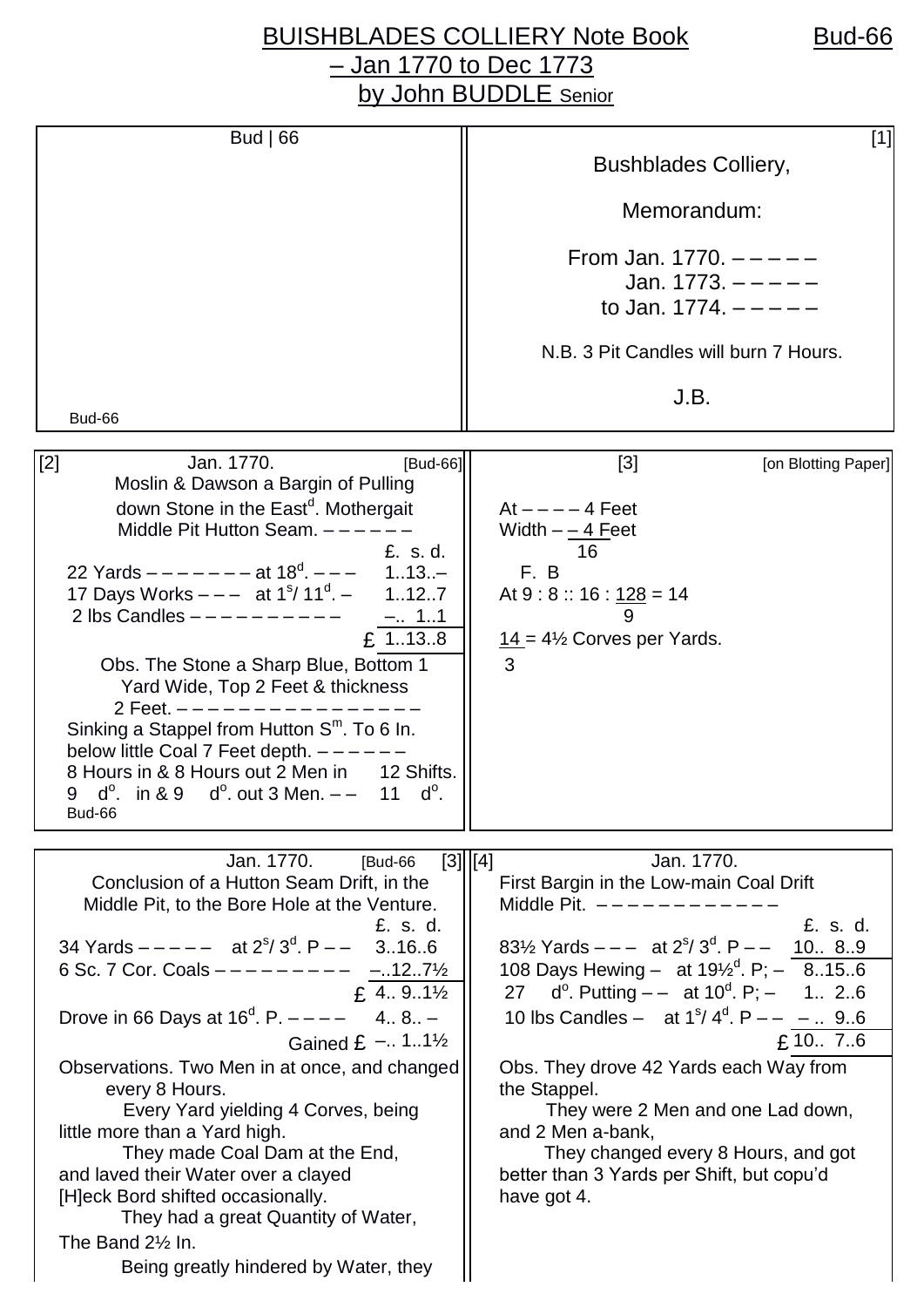got little more than a Yard in 8 Hours. Bud-66

| Feb. 1770.<br>[Bud-66]<br>Second Bargain in Low Main Coal from<br>the End of the First. $---$<br>£. s. d.<br>20 Yards Drift $---$ at $2^{s}/8^{d}$ . P $---$ 2134<br>38 $d^{\circ}$ . Ris $---$ at 16 <sup>d</sup> . P. $---$ -128<br>$£ 3 6. -$<br>31 Days Driving $-$ at 20 <sup>d</sup> . P. $ -$ 2118<br>14 $d^{\circ}$ . Putting $-$ at 10 <sup>d</sup> . P. $  -$ 118<br>10 lbs Candles $---------$ - 33<br>f. 3 66<br>Obs. They were $\frac{1}{4}$ <sup>d</sup> per Shift Short of 20 <sup>d</sup> when<br>they were paid<br>The Low-main Coal cleaves to the Roof,<br>Works well (being soft) in Bords: - But not<br>so well in proportion Headways. $---$<br>Bud-66                                                                                                                                                                        | $[5]$   $[6]$<br>Feb. 1770.<br>Ordered some Geers to be made of Props,<br>for the Broom Pit Dike. $---$<br>Height $---$ Clear $---$ 5 Quarters<br>Width $---$ d <sup>o</sup> . $---$ 39 Inches.<br>Oak Sides - Birch Crown Trees, morticed &<br>no Sole Trees -: N.B. They Should be<br>Making P. Pair 11⁄4 or 11⁄2 P Pair, to make<br>the weight $2^{s}/3^{d}$ P. Day. $---$<br>Ten 24 Peck Corves will drive 1 Yard of<br>Headway in the Hutton Seam. $---$<br>Gave Will. Simpson 8 <sup>d</sup> . Per Yard for taking<br>up the Ground Coal, & his Coals in the<br>even-on Headways in the Middle Pit<br>Hutton Seam.<br>N.B. He took the Grounds from the Thill<br>to Mid-Coal Height at the Face.                                                                                                                                   |
|-----------------------------------------------------------------------------------------------------------------------------------------------------------------------------------------------------------------------------------------------------------------------------------------------------------------------------------------------------------------------------------------------------------------------------------------------------------------------------------------------------------------------------------------------------------------------------------------------------------------------------------------------------------------------------------------------------------------------------------------------------------------------------------------------------------------------------------------------------|------------------------------------------------------------------------------------------------------------------------------------------------------------------------------------------------------------------------------------------------------------------------------------------------------------------------------------------------------------------------------------------------------------------------------------------------------------------------------------------------------------------------------------------------------------------------------------------------------------------------------------------------------------------------------------------------------------------------------------------------------------------------------------------------------------------------------------------|
|                                                                                                                                                                                                                                                                                                                                                                                                                                                                                                                                                                                                                                                                                                                                                                                                                                                     |                                                                                                                                                                                                                                                                                                                                                                                                                                                                                                                                                                                                                                                                                                                                                                                                                                          |
| Estimate for Letting a Bargin of<br>80 Yards of Coal Drift to finish the<br>long Drift on the West Side of the<br>Broom Pit Dike. Feb. $1770. - - -$<br>Three Men & 2 Lads to Stay $\bigcap$ E. s. d.<br>9 Hours and to make, the<br>0.5.8<br>Men $16^d$ & Lads $10^d$ P Shift $\parallel$<br>Candles in the above Time<br>0 04<br>£ $0.6.0$<br>Supposed to drive $1\frac{1}{2}$ Y <sup>ds</sup> .<br>Per Shift, including all<br>0.6.0<br>Stoppages it will be 4 <sup>s</sup> /. <sup>d</sup> P Y J<br>If they can drive 1 <sup>3</sup> / <sub>4</sub> Yards<br>per Shift, as above they<br>$0.6.1\%$<br>should have 3 <sup>\$</sup> / 6 <sup>d</sup> P <sup>r</sup> . Yard<br>Let them 40 Yards at $3s/ 8d$ and to bend with<br>6 Inches of Coal. $---$<br>They stay 8 hours per Shift & $1\frac{1}{2} + Y^{ds}$ . P. Sh <sup>t</sup> .<br>Bud-66 | $[7]$   $[8]$<br>Conclusion of the Low-main - Coal Drift,<br>from the End of last bargin. - Feb. 1770.<br>£. s. d.<br>40 <sup>1</sup> / <sub>2</sub> Yards $-$ - at 3 <sup>s</sup> / 5 <sup>d</sup> . P - - 6188<br>$d^0$ . Rit - - - at 16 <sup>d</sup> . P. - -  68<br>20<br>£ 7 $5.0\frac{1}{2}$<br>66 Days $---$ at 18 <sup>d</sup> . P. $---$ 419 -<br>33 $d^0$ . $---$ at 10 $---$<br>1 76<br>21 lbs. Candles $---------$ -111<br>£ $6.17.7$<br>£. s. d.<br>The Rooming came to, as follows<br>16 Days $---$ at 18 <sup>d</sup> . P. $---$ 1 4<br>10 $d^{\circ}$ . $   -$ at 10 <sup>d</sup> P. $   -$ 84<br>9 lb. Candles - at $6/4$ P - - - - -  49<br>£ 1175<br>N.B. The above reaches to 2 Bore Holes<br>Put down from the Hutton Seam.<br>Length to North 80 Yards: 1 Man 2 Lads<br>down & 1 Man abank did the last 40 Yards. |
| The Charge of Boring 2 Holes between the [9] [10]                                                                                                                                                                                                                                                                                                                                                                                                                                                                                                                                                                                                                                                                                                                                                                                                   | To Calculate the Stones a Fathom of                                                                                                                                                                                                                                                                                                                                                                                                                                                                                                                                                                                                                                                                                                                                                                                                      |
| Hutton Seam & Low-main - Coal Feb. 1770.<br>£. s. d.<br>9 Fath <sup>s</sup> . $---$ at $3^{5}/6^{d}$ . P $---$ 1116<br>2 Days at Sump $---------$<br>$-.2.8$<br>2 lbs Candles $---------$<br>$- 11$<br>£ 1153<br>Done in 24 Days $---------$<br>Estimate or Expence of Sinking 1 Fathom in<br>the Meetings of the Venture Pit in Feb. 1770.                                                                                                                                                                                                                                                                                                                                                                                                                                                                                                         | 2 Yards Diam: will yield.<br>N.B. a Horse Sink <sup>9</sup> . Corf in 2 Pecks.<br>Yards<br>$2 X 2 X 2 X 0.7854 = 6.2832$ in<br>a Fathom<br>In a solid Yard are 64 Pecks or 32 Corves<br>therefore $6.2832 \times 16 = 200$ Corves P.<br>Fathoms.<br>N.B. 180 I believe is found to be near                                                                                                                                                                                                                                                                                                                                                                                                                                                                                                                                               |
| Size $8F 6ln - 8$ a Soft Blue Stone, being<br>double Handed. $------------$                                                                                                                                                                                                                                                                                                                                                                                                                                                                                                                                                                                                                                                                                                                                                                         | the Thing in Practice? $------$<br>-The above is wrong 90 Horse Corves will                                                                                                                                                                                                                                                                                                                                                                                                                                                                                                                                                                                                                                                                                                                                                              |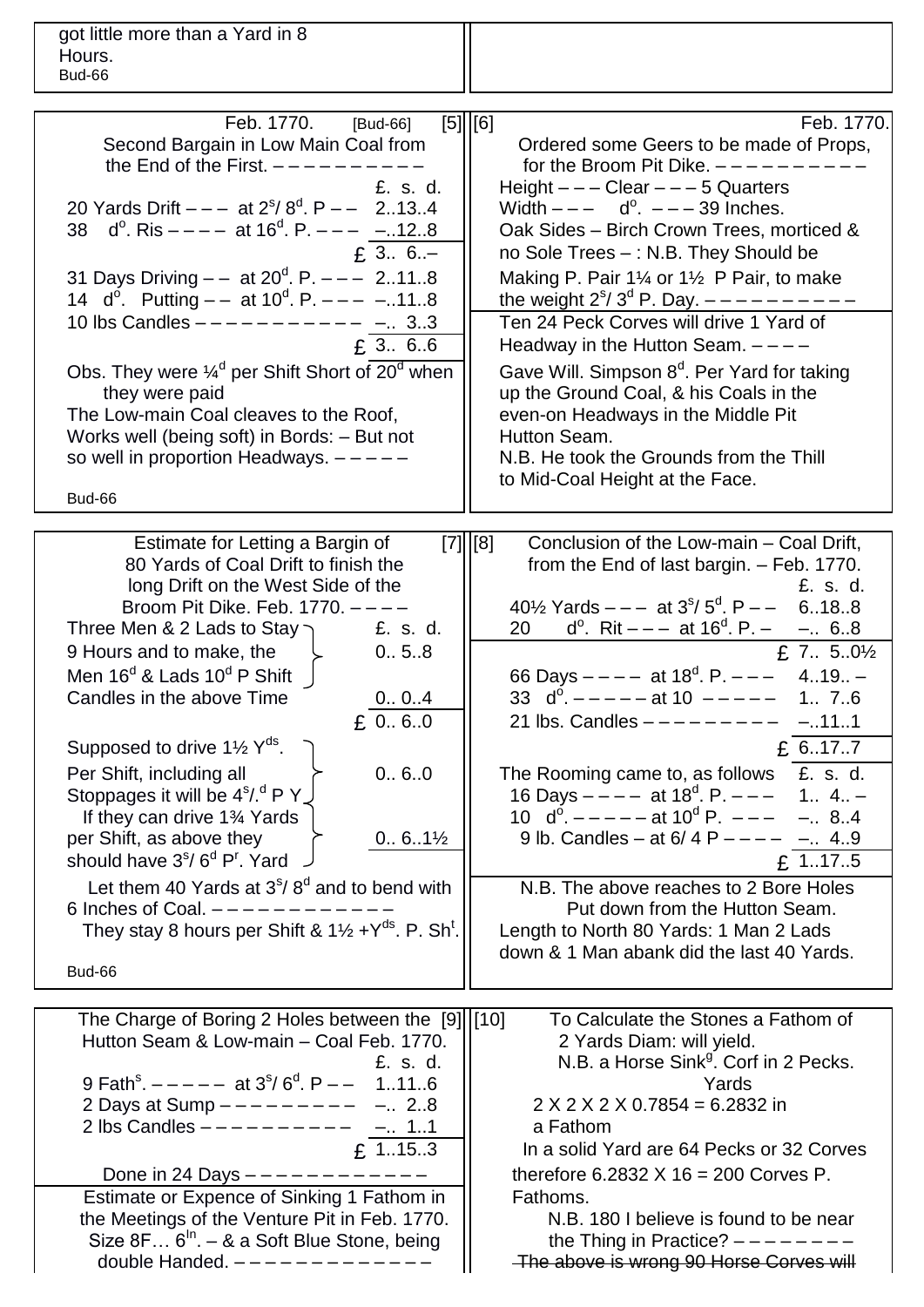| £. s. d.<br>60 Days $---$ at 16 <sup>d</sup> . P. Day $---$ 4 00<br>4 lb. Candles – at $6\frac{1}{2}^d$ P – – – –<br>$-.2.1$<br>£ 4 2.1<br>Bud-66                                                                                                                                                                                                                                                                                                                                                                                                                                                                                                                                                                                                                                                                                                                                                                                   | Sink a Fathom: - The Horse Cost being<br>4 Pecks where I have called it but 2.                                                                                                                                                                                                                                                                                                                                                                                                                                                                                                                                      |
|-------------------------------------------------------------------------------------------------------------------------------------------------------------------------------------------------------------------------------------------------------------------------------------------------------------------------------------------------------------------------------------------------------------------------------------------------------------------------------------------------------------------------------------------------------------------------------------------------------------------------------------------------------------------------------------------------------------------------------------------------------------------------------------------------------------------------------------------------------------------------------------------------------------------------------------|---------------------------------------------------------------------------------------------------------------------------------------------------------------------------------------------------------------------------------------------------------------------------------------------------------------------------------------------------------------------------------------------------------------------------------------------------------------------------------------------------------------------------------------------------------------------------------------------------------------------|
| [on Blotting Paper]<br>$[10]$<br>6.2832<br><u>16</u><br>37.6992<br>6992<br>62832<br>100.62[1]2<br>Bud-66                                                                                                                                                                                                                                                                                                                                                                                                                                                                                                                                                                                                                                                                                                                                                                                                                            | Memorand. of the Venture Pit Sinking<br>$[11]$<br>from the Kaulk. Kerb. to Hutt. Seam,<br>Begun Mar. 14 <sup>th</sup> : 1770: at 5 o'Clock<br>Afternoon. -<br>1770. From<br>To &<br>No.<br><b>Shifts</b><br>with<br>Mar. 14<br>M. 17<br>51<br>24<br>94<br>19<br>31<br>24<br>94<br>31<br>91<br>Ap. 7<br>$-14$<br>Ap. 7<br>94<br>$14 - 21$<br>94<br>$21 - 28$<br>92<br>28<br>M. 5<br>92<br>May $5 - 12$<br>88<br>$-19$<br>12 <sup>2</sup><br>$19 - 26$<br>26<br>Ju. 2<br>June 2<br>9<br>$-16$<br>9<br>16<br>$-23$<br>$23 - 30$<br>30 Ju. 7<br>July $7 - 14$<br>Carr.up                                                |
| Geer when the Venture Started to Sink<br>$[12]$<br>Mar. 14. 1770. $------------$<br>9 Hacks $---W^{t}$ . $---$ 90 lb.<br>37 Wedges $--- d^{\circ}$ . $---$<br>48 lb.<br>Got from Woodside.<br>11 Hacks $---$ W <sup>t</sup> . $---$<br>90 lb.<br>£, s, d,<br>Mar. 28.<br>Laying 10 Hacks $-$ at 14 <sup>d</sup> . P; $-$ -118<br>Check <sup>g</sup> 4 d <sup>o</sup> . $-$ at 20 <sup>d</sup> . P. $-$ - 6.8<br>24 Wedges $--- W^t$ . 30lb. $---$ - 76<br>Ap. 18.<br>s. d.<br>Laying 10 Hacks $-$ at 14 <sup>d</sup> . P $ -$ 7 $-$<br>Checking 2 $d^0$ . $-$ at 20 <sup>d</sup> . P - - 3.4<br>Repair <sup>9</sup> . Wedges $------ - -$ - 1 -<br>7 new Wedges $-$ W <sup>t</sup> . 8 <sup>1</sup> / <sub>2</sub> lb. - - 21 <sup>1</sup> / <sub>2</sub><br>May 16.<br>Laying 10 Hacks $- -$ " $- - - - - - -$ -152<br>Check <sup>9</sup> . 2 $d^0$ . $---$ " $---$ - $---$ - 68<br>48 Wedges $--- 54 --- --- --- -13.6$<br>Bud-66 | General <i>Estimate</i> State of the Expence of [13]<br>every Kind attending Sinking the<br>Venture from Brass-Thill to the<br>Hutton Seam. $- - 1770$ . $- - - - - -$<br>Per Fathom<br>£. s.d.<br>Sinking (double handed) $---$<br>3 30<br>Hacks $------------$<br>$-.3.0$<br>Shafts ------------- --6<br>Wedges $------------ - .1.6$<br>Corves $------------$ - 1<br>Candles $------------$<br>$-.1.6$<br>Gunpowder $---------$<br>$-.0.0$<br>N.B. The above Prices of all Articles<br>but the Sinking Price put her down 17<br>Fa. if the is put to the Hutt. Seam<br>the Same will be considerably [reasoned]. |
| $[14]$<br>For letting the Venture Pit to Sink<br>from the Brass Thill to Hutton $Sm$ .<br>in 1770.<br>Suppose from Middle, Single Handed                                                                                                                                                                                                                                                                                                                                                                                                                                                                                                                                                                                                                                                                                                                                                                                            | [on Blotting Paper]<br>63<br><u>36</u><br>378                                                                                                                                                                                                                                                                                                                                                                                                                                                                                                                                                                       |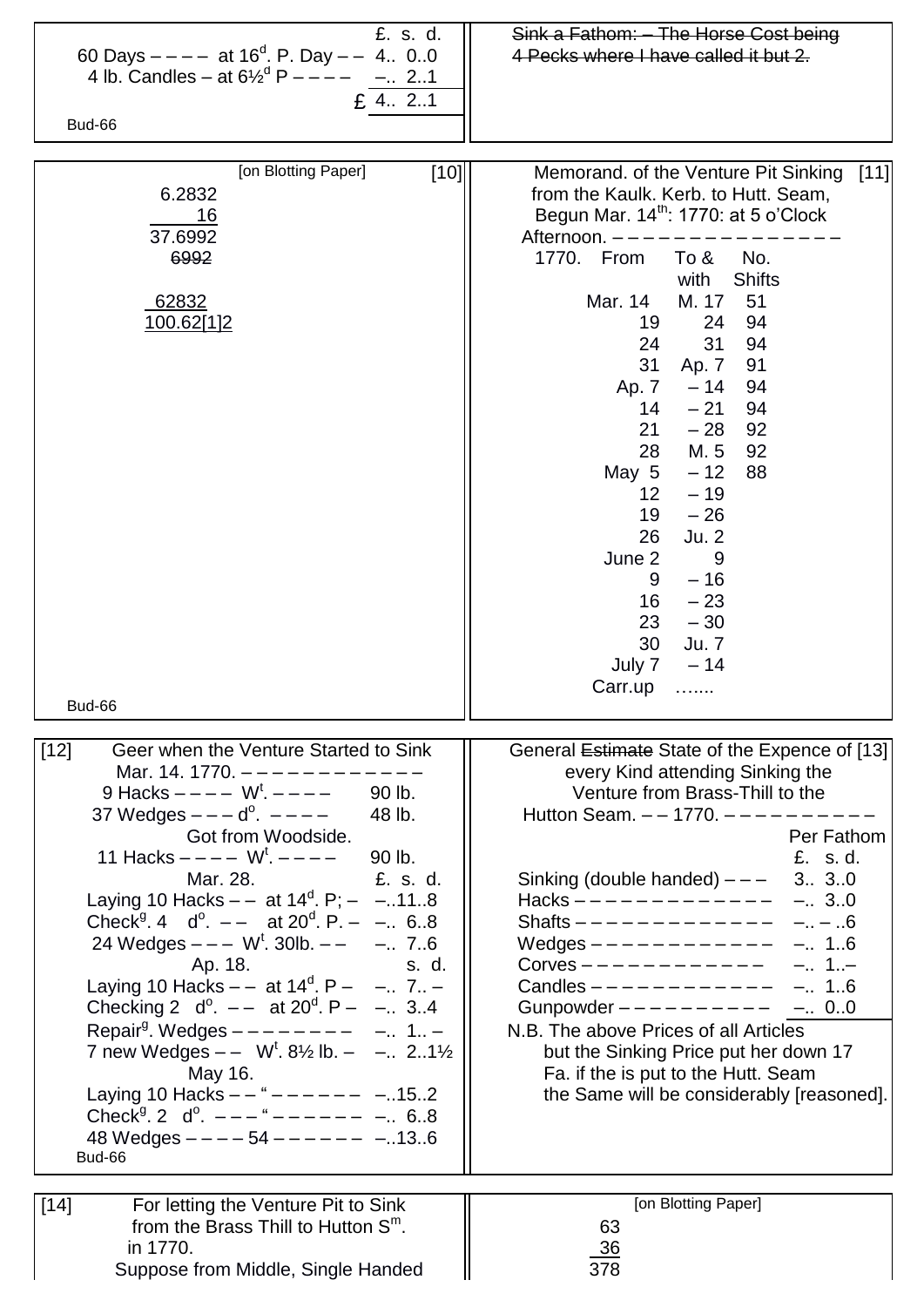| $[Sh]$ F.<br>£. s.d.<br>$F_{\rm s}$<br>As $42.25:63::36:------$ 2138<br>Double Handed Disadvantage - -18.-<br>Per Fath: £ 218-<br>Let the above at $3/3$ £. per Fathom.<br>Single-Handed Prices of Sinking at<br>Bushblades Coll <sup>y</sup> . $------$<br>Sh.<br>From Surface to Hard Coal S. $- - 24$<br>-------- Brass Thill --- 30 ≻Pr.Fa.<br>$------ - -$ Hutton S <sup>m</sup> . --- 42<br>From Brass Th. - to H. $S^m$ . - - - - 52<br>From Top $---$ to $d^0$ . $---$ 50<br>From Top $---$ to B. Thill $---$ 32 | 189<br>4[2.25] ) 2268 (638<br>21125<br>15550<br><u> 12675</u><br>2875<br>12<br>34500  <br>From S[urf] to H. Seam<br>£, s, d,<br>£ s<br>59 Fa. @ 2 / 2 - - - 123180<br>31 d <sup>o</sup> . @ 30 P. $- - -$ 46100<br>£ $\overline{27.10.0}$<br>28 Fa. @ 3/ . P. -- 84 00<br>£. $7.0.0$ |
|--------------------------------------------------------------------------------------------------------------------------------------------------------------------------------------------------------------------------------------------------------------------------------------------------------------------------------------------------------------------------------------------------------------------------------------------------------------------------------------------------------------------------|--------------------------------------------------------------------------------------------------------------------------------------------------------------------------------------------------------------------------------------------------------------------------------------|
| Bud-66                                                                                                                                                                                                                                                                                                                                                                                                                                                                                                                   |                                                                                                                                                                                                                                                                                      |
|                                                                                                                                                                                                                                                                                                                                                                                                                                                                                                                          |                                                                                                                                                                                                                                                                                      |
| March 15. 1770. Let our Labourers the                                                                                                                                                                                                                                                                                                                                                                                                                                                                                    | $[15]$    $[16]$<br>Materials got to the Venture Sinking.                                                                                                                                                                                                                            |
| West Pit at Bushblades Coll <sup>y</sup> . to fill up                                                                                                                                                                                                                                                                                                                                                                                                                                                                    | Corves H.Shaves Cands.<br>1770.<br><b>Dist</b>                                                                                                                                                                                                                                       |
| and save what Timber they could at                                                                                                                                                                                                                                                                                                                                                                                                                                                                                       | Feet                                                                                                                                                                                                                                                                                 |
|                                                                                                                                                                                                                                                                                                                                                                                                                                                                                                                          | Begun with<br>10<br>3                                                                                                                                                                                                                                                                |
| the Top for $14^{\circ}$ /. $d$ ---------                                                                                                                                                                                                                                                                                                                                                                                                                                                                                | Mar. 17<br>$\overline{4}$<br>12<br>8                                                                                                                                                                                                                                                 |
| F. In                                                                                                                                                                                                                                                                                                                                                                                                                                                                                                                    | 12 lb. 3Fa.<br>24                                                                                                                                                                                                                                                                    |
| Hutton Seam Size $------ - 6.6$                                                                                                                                                                                                                                                                                                                                                                                                                                                                                          | 31<br>$5\frac{1}{2}$<br>3<br>$\overline{\phantom{0}}$                                                                                                                                                                                                                                |
| Depth $----------- 35$ Fath <sup>s</sup> .                                                                                                                                                                                                                                                                                                                                                                                                                                                                               | 12 <sup>2</sup><br>Ap. 7<br>$\qquad \qquad -$                                                                                                                                                                                                                                        |
| Filled up in 15 Days, though the Metal                                                                                                                                                                                                                                                                                                                                                                                                                                                                                   | 18<br>$\overline{4}$<br>$\mathbf{1}$<br>10½                                                                                                                                                                                                                                          |
| was good to get. $---------$<br>Mar. 22. Let the Goodluck Pit to fill                                                                                                                                                                                                                                                                                                                                                                                                                                                    | 23<br>12 <sup>°</sup><br>$11\frac{1}{2}$<br>$\qquad \qquad -$<br>$\overline{4}$<br>12 <sup>2</sup><br>$13\frac{1}{2}$                                                                                                                                                                |
|                                                                                                                                                                                                                                                                                                                                                                                                                                                                                                                          | May 1<br>12 <sup>2</sup>                                                                                                                                                                                                                                                             |
| up for 10 Sh. $------------$<br>$Size --- -2$ Yards.                                                                                                                                                                                                                                                                                                                                                                                                                                                                     | 12<br>15                                                                                                                                                                                                                                                                             |
| Depth $---22$ Fath <sup>s</sup> .                                                                                                                                                                                                                                                                                                                                                                                                                                                                                        |                                                                                                                                                                                                                                                                                      |
|                                                                                                                                                                                                                                                                                                                                                                                                                                                                                                                          |                                                                                                                                                                                                                                                                                      |
| Filled up in 14 Days. $- - - - - - - - - - -$                                                                                                                                                                                                                                                                                                                                                                                                                                                                            |                                                                                                                                                                                                                                                                                      |

[Page 17 Blank]

| $[18]$<br>Sills in the Venture below the Brass Thill |                |                |     | Expence of Sinking the Venture Pit [19] |    |    |
|------------------------------------------------------|----------------|----------------|-----|-----------------------------------------|----|----|
| ———————— 1770. ——————                                |                |                |     | from the Caulking Kerb to the Hutton    |    |    |
|                                                      |                | $F.$ $F.$      | In. | Seam, Depth near 28 Fathoms. $---$      |    |    |
| Gray Stone $---------$                               | $\equiv$       | $\overline{4}$ | 6   | £.                                      | S. | d. |
| Blue Stone Girdle $------$                           | $\frac{1}{2}$  |                | 9   | 3<br>Sinking -------------              | 6  |    |
| Skamy Stone $---------$                              | $\overline{a}$ |                | 9   | Hacks -------------                     | 3  |    |
| Blue Stone $------------$                            |                | 2              | —   | Wedges $------------$                   |    | 6  |
| Stronger – $d^0$ . – – – – – – – – –                 | $\overline{a}$ |                | 8   | Shafts $---------------$                |    | 6  |
| Softer than First $------$                           | $\overline{a}$ |                | 4   | $Corves$ -------------                  |    |    |
| Strong Girdle $---------$                            |                |                | 6   | Candles -------------                   | 3  |    |
| Tough grey Stone $------$                            |                |                |     | Gunpowder $---------$                   |    | 6  |
|                                                      |                |                |     | Ropes & Gin $---------$                 |    | 6  |
|                                                      |                |                |     | Drawing $- - - - - - - - - - - - -$     | 6  | 6  |
|                                                      |                |                |     | Sharpening $---------$                  |    | 6  |
|                                                      |                |                |     | $\overline{4}$<br>Per Fathom $- - E$    | 5  |    |
| Bud-66                                               |                |                |     |                                         |    |    |

[Page 20 Blank]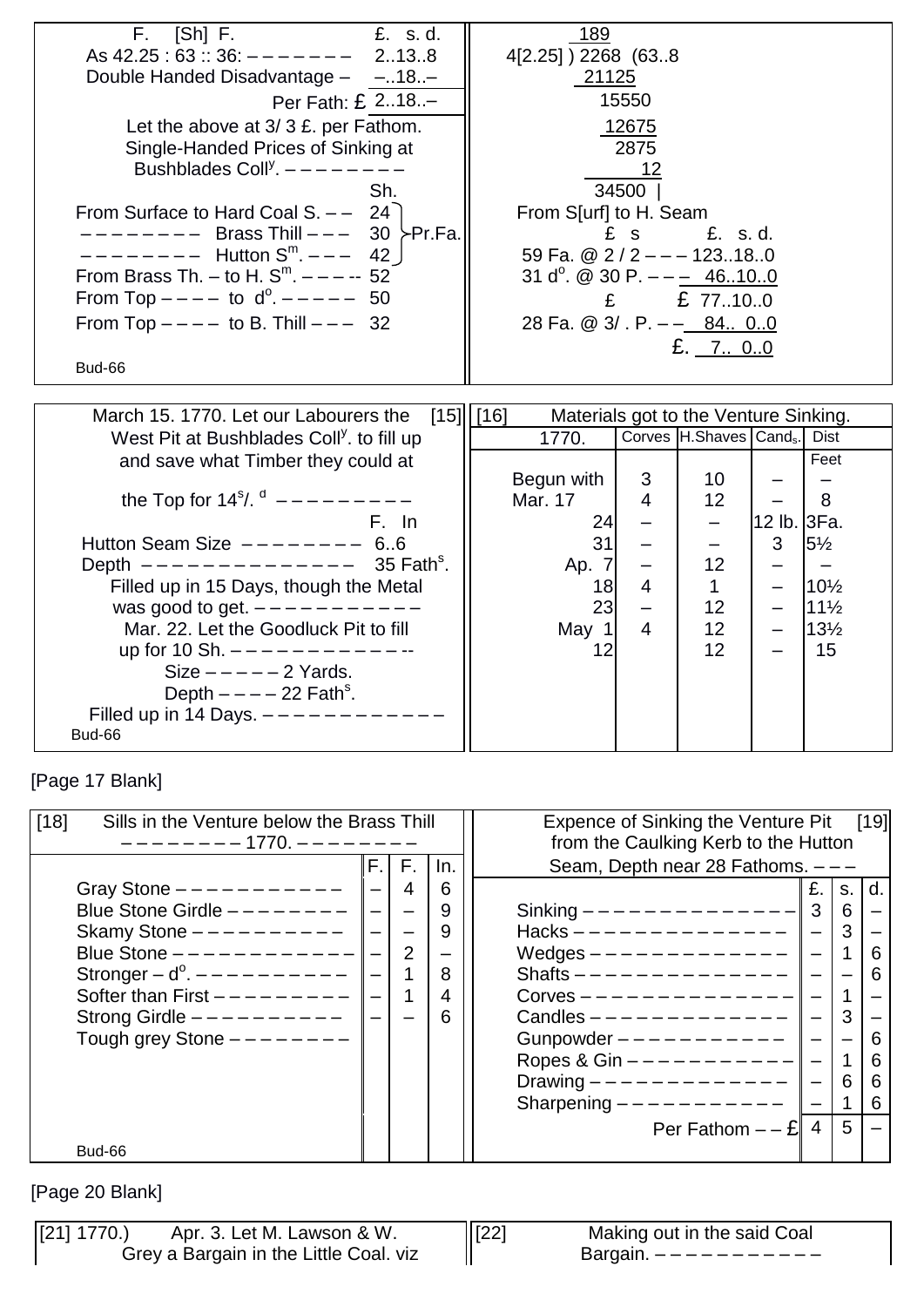| To drive 30 Yards of Little Coal D <sup>t</sup> . @ 1 <sup>s</sup> / 10 <sup>d</sup> P  <br>1. They Hew and fill the Coals and find Candles<br>for 1 Lad, if two Lads are wanted they<br>are to have $1d$ P Yard more to find him<br>Candles.<br>2. The Owner takes away the Coals<br>3. Along with the Coal they take 12 In. of<br>Level, (into the Bargain) of Softish Thill.<br>& 4 In. of [Jet]-Thill at Bottom to<br>make height for the Putt <sup>g</sup> . after the<br>Level goes out.<br>In.<br>4. Height of the Coal $------22$<br>Jet at Bottom $----- \underline{4}$<br>26<br>A Lad puts the Coals & Turns them at the<br>Stappel, and throwd them upon a Scaff <sup>d</sup> . in d <sup>o</sup> .<br>from whence he carts or throws them to the Hat.<br>Seam and Stows them & fills them up: - The<br>Stapple only 7 <sup>1/2</sup> Feet deep.<br>Bud-66 | The two Men Stayed * hours in, and 8<br>$d^{\circ}$ . out, and drove 27 $\frac{1}{2}$ [for] Yards in 15<br>s. d.<br>Shifts at 1 <sup>s</sup> / 10 <sup>d</sup> . P comes to<br>£ $2105$<br>5 lbs Candles – at $6\frac{1}{2}$ <sup>d</sup> P. –<br>$-.2.8$<br>£27.9<br>15 Days Works – at $3s/ 2d$ . P<br>2 7.6<br>$E$ - - 3<br>They drove P Shioft with the Level on $-2$ Y <sup>ds</sup><br>$---d^0$ . $------$ only Coal $---$ 11/2<br>Drove near 5 Quarters wide. $---$<br>Expence to M'. W <sup>m</sup> . Silvertop.<br>Driving $- - - - 1^{\circ}$ 10 <sup>d</sup><br>Putting $--- - \_$ 6½<br>2 5 Expence. |
|-----------------------------------------------------------------------------------------------------------------------------------------------------------------------------------------------------------------------------------------------------------------------------------------------------------------------------------------------------------------------------------------------------------------------------------------------------------------------------------------------------------------------------------------------------------------------------------------------------------------------------------------------------------------------------------------------------------------------------------------------------------------------------------------------------------------------------------------------------------------------|------------------------------------------------------------------------------------------------------------------------------------------------------------------------------------------------------------------------------------------------------------------------------------------------------------------------------------------------------------------------------------------------------------------------------------------------------------------------------------------------------------------------------------------------------------------------------------------------------------------|
| $[22]$<br>[on Blotting Paper]<br>Begun Wednesday - - 8 Night<br>Left of Saturday $---$ 9 Morng<br>Begun again Mond. 4 Morn.<br>Finish <sup>d</sup> . $---$ Wednesd <sup>y</sup> . 12 Noon.<br>27<br><u>110</u><br>27<br>136<br>9.<br>106<br>Bud-66                                                                                                                                                                                                                                                                                                                                                                                                                                                                                                                                                                                                                    | 17 Ap. 1770. Let a Bargain of Levels in [23]<br>the Middle Pit. $------$<br>50 Yards in Length, at 11 <sup>d</sup> per Yard.<br>2 Feet Deep below the Foot Coal, and 12<br>In. Width at Bottom.<br>The Men find Candles.<br>The Levels will be (as supposed) 20 In. deep<br>at the End of the Bargain.<br>£. s. d.<br>Middle Depth 22 In. at $\frac{1}{2}^d$ . P. 0011<br>Making out of the above.<br>Yards – – – @ 11 <sup>d</sup> P. –<br>Days $- - a t$<br>P<br>Ibs Candles at<br>P<br>They made $10^d$ P. Shift of the above.                                                                                |
|                                                                                                                                                                                                                                                                                                                                                                                                                                                                                                                                                                                                                                                                                                                                                                                                                                                                       |                                                                                                                                                                                                                                                                                                                                                                                                                                                                                                                                                                                                                  |
| $[24]$<br>N.B. They drove another Bargain, which<br>begun with 17 In. Stone, and drove<br>out to [M]othing at 9 <sup>d</sup> P Yard, and<br>made $16^d$ P Shift. $---$<br>N.B. The Overman drives the Foot Coal.<br>Bud-66                                                                                                                                                                                                                                                                                                                                                                                                                                                                                                                                                                                                                                            | $[25]$<br>[on Blotting Paper]<br>Begun $-$ Ap $-$ 19 $-$ 4 Morn<br>Set in Close Ap. 25 - 4 Morn.<br>14 + 12 = 26 Days at $16^d - 1^E$ 14.8<br>Finish & $[Alay]$ $[7]^\circ$ .                                                                                                                                                                                                                                                                                                                                                                                                                                    |
|                                                                                                                                                                                                                                                                                                                                                                                                                                                                                                                                                                                                                                                                                                                                                                                                                                                                       | 17. Ap. 1770. Let a Bargain of Barrow [25] [26] Mayday 1770. Let Slater & $P^n$ . a Bar. -                                                                                                                                                                                                                                                                                                                                                                                                                                                                                                                       |
| Way making for the Horses from the Broom<br>Shaft to the Coal west of the Dike at $10^{\circ}/6^{\circ}$<br>per Yard. They find Candles. $---$<br>N.B. They have 41⁄4 Feet of Stone on and<br>drove 2 Yards & stowed the Stones<br>in 10 Days. viz. below the Sole<br>of the old Drift. $---------$<br>The Size to be Height 63 In<br>Width $-4$ Feet.<br>Making-out to the Stapel.<br>£. s.d.                                                                                                                                                                                                                                                                                                                                                                                                                                                                        | of Launched Drift from Venture Workings<br>in Top Seam to hole into the Broom at<br>$15^{\circ}$ P Yard.<br>1. He is in by himself and hews and Puts<br>and Stows his Coals in the Waste.<br>2. He finds his own Candles.<br>£. s.d.<br>Drove 16 Yards $-$ - at 15 <sup>d</sup> P $-$<br>10 Days $- - -$ at 2/ - P $- - - - - 1$ - -<br>Headways constantly going to Hole into<br>the above at 11 <sup>d</sup> P Yard. $------$                                                                                                                                                                                  |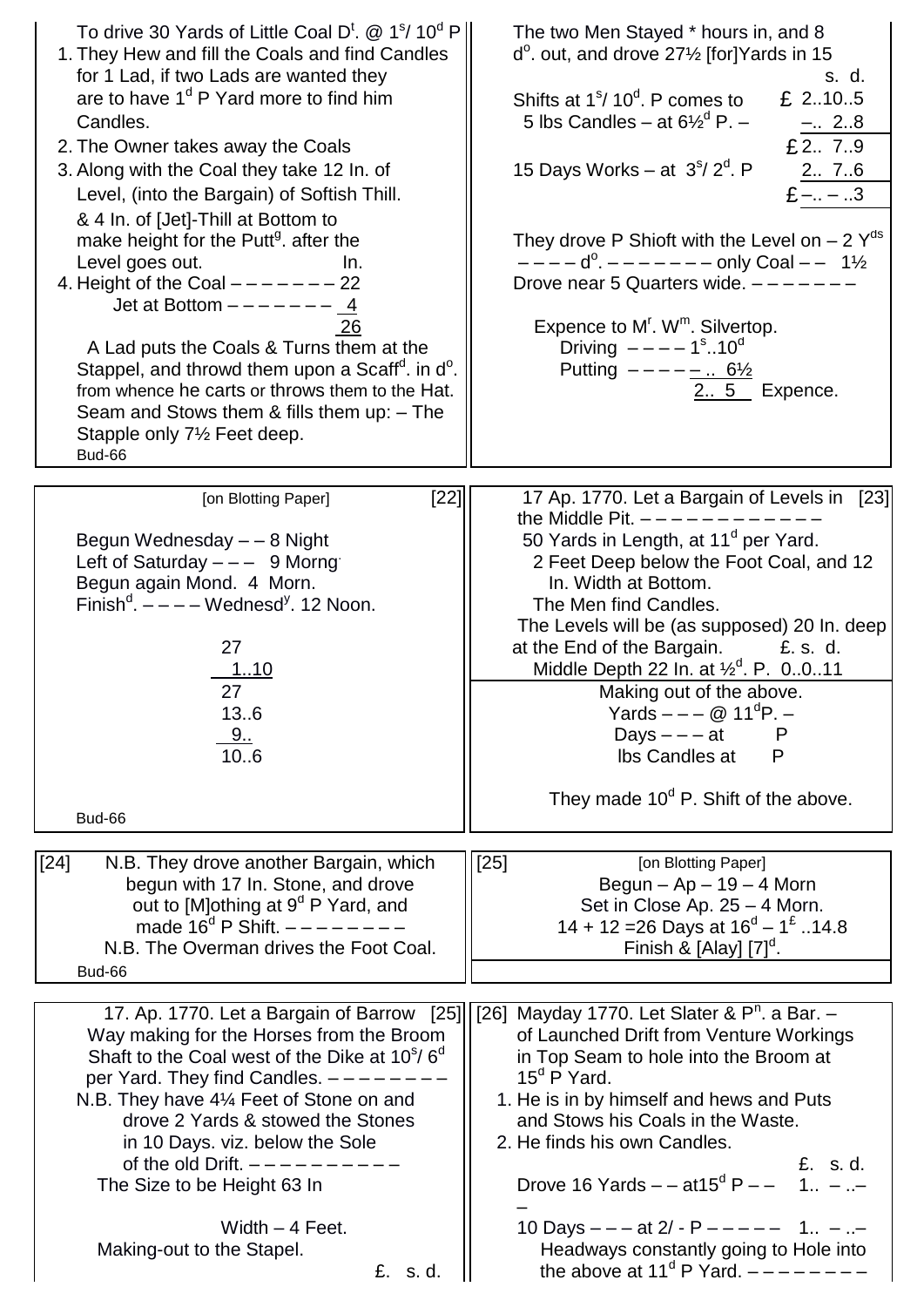| 11 Yards $---$ at 10 <sup>s</sup> / 6 <sup>d</sup> P $---$<br>$8 8. -$<br>8., 1.,8<br>68 Days $- - -$ at 24% P $- -$<br>12 lb. Candles at $6\frac{1}{2}$ P - - -<br>$-.6.4$<br>Let them from Stapel to Thill of Coal at<br>P. Yard: N.B. They have Halt Coal<br>at the Stapel.<br>£. s.d.<br>9 Yards $---$ @ 3 <sup>s</sup> / - <sup>d</sup> P $---$<br>$1.7. -$<br>19 Days $---@16d P---$<br>1 68<br>$-.2.2$<br>12 lb. Candles @ $6\frac{1}{2}$ P - - -<br>Bud-66 |                                                                                                                                                                                                                                                                                                                                                                                                                                                                                                                                                                                                                                                                                                                                                                                                                   |
|--------------------------------------------------------------------------------------------------------------------------------------------------------------------------------------------------------------------------------------------------------------------------------------------------------------------------------------------------------------------------------------------------------------------------------------------------------------------|-------------------------------------------------------------------------------------------------------------------------------------------------------------------------------------------------------------------------------------------------------------------------------------------------------------------------------------------------------------------------------------------------------------------------------------------------------------------------------------------------------------------------------------------------------------------------------------------------------------------------------------------------------------------------------------------------------------------------------------------------------------------------------------------------------------------|
| [on Blotting Paper]<br>$[27]$<br>2 M, can drive $1\frac{1}{2}$ $Y^{\text{ds}}$ , s, d,<br>$1\frac{1}{2}$ Y <sup>ds</sup> . $-19^d$ - - - - 2 4 <sup>1</sup> / <sub>2</sub><br>12 Corves $--- -  -.9\frac{1}{2}$<br>Putt <sup>g</sup> . $------ - -$ <u>- 4<sup>3</sup>/4</u><br>$3.6\frac{3}{4}$<br>Candles $---$ - $---$<br><u>_.  1</u><br>$3 5\frac{3}{4}$<br>1. $8\frac{3}{4}$<br>Each Man $---$<br>Bud-66<br>[28]<br>In Christmas 1770.                       | $[27]$<br>June 1770.<br>At 63 Yards West of Broom Pit Shaft<br>Set in a North Headways, and Let<br>the same to Jn <sup>o</sup> . Dodd and Partners<br>to drive till they were 80 yards from<br>the Shaft, as follows. s. d.<br>Putting $--- -  -. 8$<br>Hewing $-----$ 1 4 $\Gamma$ P Score.<br>Headways $--- 1.7$ P Yard.<br>Gave them $9d$ P Yard for holing the Walls<br>as they made Small Wages. $---$<br>They have their Bates properly and make<br>19 <sup>°</sup> P Day in a common Way. $---$<br>1770.<br>[29]                                                                                                                                                                                                                                                                                           |
| Stephen Smith & Jn <sup>o</sup> Simpson a Bargain<br>of Levels in the Middle Pit of Coal 12 In.<br>Deep $-50$ Yards at $3d$ P Yard.<br>At the End thereof 11 In. of Cansh and to<br>have 20 Yards more at 2 <sup>d</sup> P Yard.<br>They drive Kibble Breadth and<br>Stow their Coals. $------$<br>Bud-66                                                                                                                                                          | Oct. 9 Let Soulsby & P <sup>rs</sup> . a Bargain<br>of 40 Yards of Top Seam Drift on the<br>West of the Broom Dike at $3s/0d$ P<br>Yard. $------$<br>Estimate<br>£. s. d.<br>$-. 1.6$<br>1 Man in the Face $------$<br>1 d <sup>o</sup> . Putting the Coals $-\frac{1}{2}$ – – –<br>$-. 1.6$<br>1 d <sup>o</sup> . Drawing Pump <sup>g</sup> . & $\downarrow$<br>Stowing $-- \cup$<br>$-.16$<br>Candles $------------$<br>$-$ -  4<br>$E - .4.10$<br>Supposed to drive better than $1\frac{1}{2}$ $\overline{Y}^{\overline{ds}}$ .<br>at a shift. $---$<br>1\/ <sub>2</sub> Yards $--- -$ at 3 <sup>s</sup> /- <sup>d</sup> P $-. 4 6$<br>They made $16d$ P Shift; they took 20 Yards<br>more at $3^{\circ}/6^{\circ}$ P Yard but drove only 13 Y <sup>ds</sup> .<br>the Air failing. $- - - - - - - - - - - - -$ |
|                                                                                                                                                                                                                                                                                                                                                                                                                                                                    | [30]   [31]<br>Jan. 1771.                                                                                                                                                                                                                                                                                                                                                                                                                                                                                                                                                                                                                                                                                                                                                                                         |
| Bargains in<br>1771.                                                                                                                                                                                                                                                                                                                                                                                                                                               | Let Will. Lambe a Bargain of Cutting up<br>Stone in the Drift West of the Stappel where<br>the Swape Pump Stands, in order to Bore to<br>the Hutton Seam.<br>Size - - 2 Yards Diameter, Square on<br>one Side. $---------------$<br>To cut-up, Put the Stones to the Stappel<br>draw them there and Put and Stow them<br>in a Bord near 20 Yards of the Stappel.<br>To find Candles and to have 15 Sh. P Yard.                                                                                                                                                                                                                                                                                                                                                                                                    |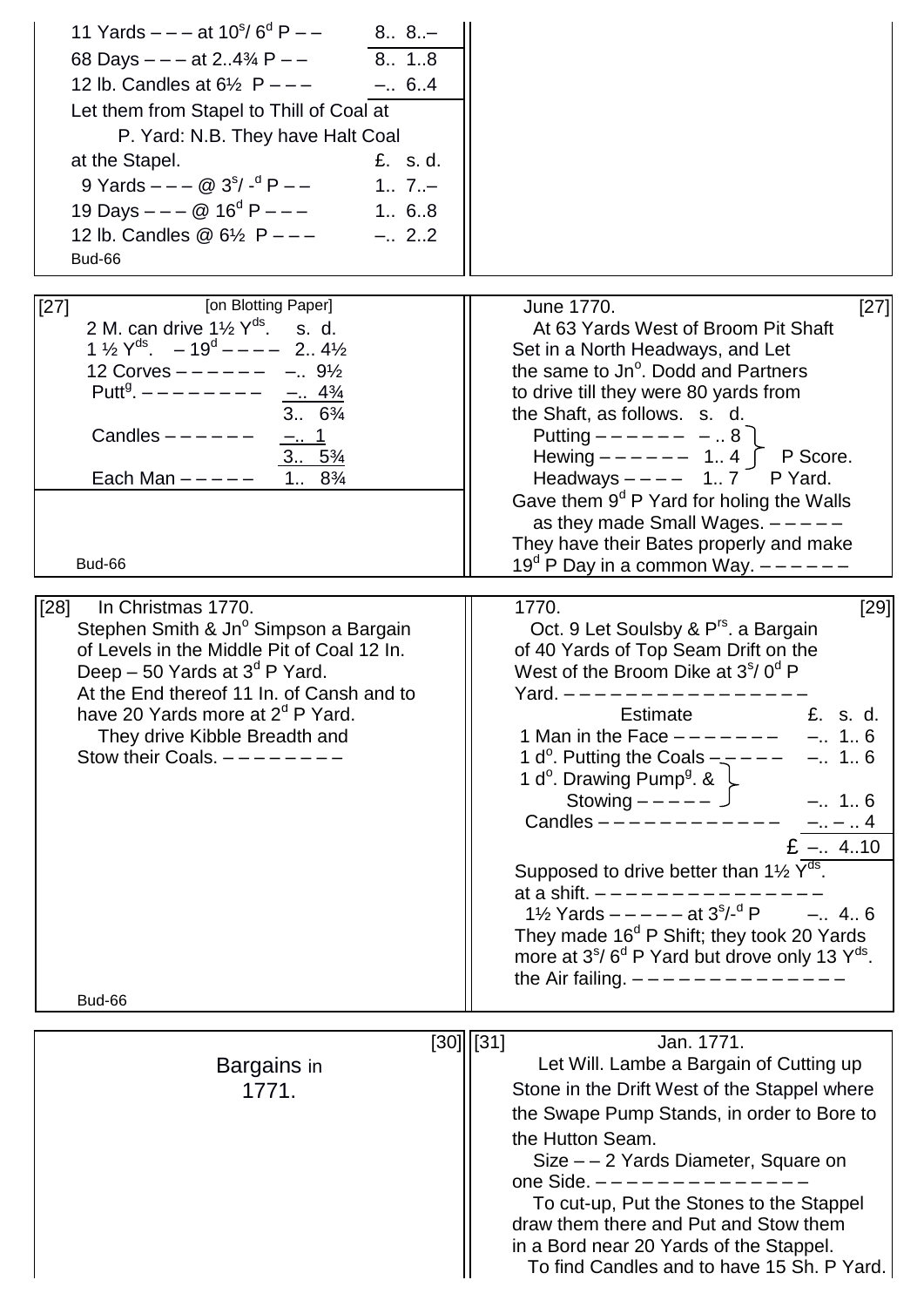| <b>Bud-66</b>                                                                                                                                                                                                                                                                                                                                                                                                                                                                                                                                                                                                              |                                                                                                                                                                                                                                                                                                                                                                                                                                                                                                  |
|----------------------------------------------------------------------------------------------------------------------------------------------------------------------------------------------------------------------------------------------------------------------------------------------------------------------------------------------------------------------------------------------------------------------------------------------------------------------------------------------------------------------------------------------------------------------------------------------------------------------------|--------------------------------------------------------------------------------------------------------------------------------------------------------------------------------------------------------------------------------------------------------------------------------------------------------------------------------------------------------------------------------------------------------------------------------------------------------------------------------------------------|
| Jan. 1771.<br>Let Mat. Lawson and Partners a<br>Bargain of Headways Drift in the Hutton<br>Seam Middle Pit, to the North and Dip<br>To go under the Band as long as they<br>can; then to cut through the Band, and<br>continue away at Level to where they must<br>cut down for a Pump.<br>To find Candles and Stow their Coals.<br>To have 18 <sup>d</sup> P Yard till the Band is cut up<br>and 20d P Yard for the Remainder. $---$<br>N.B. They drove rather more than 2<br>Yards in 8 Hours - 2 Men<br>in at once. $---------------$<br>Bud-66                                                                         | [32]   [33]<br>Jan. 1771.<br>Thomas and Peter Rud have 12 <sup>d</sup> per Yard<br>for constant going Headways in the<br>Broom Pit Top-Seam. ------<br>In the Night the Man works 1 <sup>3</sup> /4 Yards<br>In the Day the Man works $1\frac{1}{4}$ d <sub>o</sub> .<br>and fills the others Coals. $---$                                                                                                                                                                                       |
| Jan. 1771. $---$ [34] [35]<br>Let [Srep]. Smith a Bargain of Trench Driving<br>in the Hutton Seam Bordways Course for<br>Laving Water into, at $2d$ P Yard: - He<br>drove 10 Yards of it P Day. $---$<br>Bud-66                                                                                                                                                                                                                                                                                                                                                                                                            | March - Let the Woodside Lads a<br>Bargain of Hutton Seam Drift under<br>the Band from above the Dyke directly<br>East from the Middle Pit Shaft as follows<br>40 Yards $---$ at 20 <sup>d</sup> P<br>They Stow the Coals and find the<br>Candles. $------$<br>They can drive rather more than<br>2 Yards in 8 Hours                                                                                                                                                                             |
| Broom Pit.<br>$[36]$ $ [37]$<br>Let W. Simpson the Broom Pit to<br>Set-on, as below, viz.<br>d.<br>Oil and Candles $------$<br>◠<br>2 Pumps $---------$<br>Shift work $---------$<br>$\frac{2}{8}$ <sup>d</sup> .<br>Overmans Labour $---$ - - - -<br>N.B. There is a 16 Peck Corf, and the<br>Barrow-Way 250 Yards at a Medium.<br>The Galloways Put at a Medium of<br>330 Yards 28 Corves.<br>All to the Dip.<br>Wrought the above Pit 400 Yards in.<br>Let again as follows<br>Candles ----------- $2\frac{1}{2}$<br>$6d$ .<br>Labour ----------- $3\frac{1}{2}$<br>Medium Distance at [ ] lasting 300 Yards.<br>Bud-66 | Middle Pit or Venture Pit.<br>The Galloways put 50 Corves in the Hut<br>Seam to the Distance of 160 Yards to the<br>East above the Dyke. - Good to Put.<br>Wright and Whitfield a Bargain of<br>20 Yards of Levels in the Stone of<br>the Foot-Coal Thill 18 In. at Beginning<br>and 15 $d^{\circ}$ . at Ending, and made 20 $^{\circ}$ P. Day<br>having 12 <sup>d</sup> P. Yard.<br>Let Hutton Seam Levels at $\frac{3}{4}$ <sup>d</sup> P Y <sup>d</sup> .<br>P In. of the Medium Depth. $---$ |
| Oct. 1771.<br>Let Slater and Dunn a Bargain of<br>40 Yards of Drift from the Broom Pit<br>Workings towards the new Pit in the<br>Shebble Field at 18 <sup>d</sup> P Yard.<br>Moeud To go only 1 Shift P. Day<br>To have a Lad to put & Stow the<br>Coals<br>The Drive, find Candles and Stow                                                                                                                                                                                                                                                                                                                               | $[38]$    $[39]$<br>March 1772.<br>The Broom Pit 350 Yards<br>in and the Galloways good and bad put<br>30 Corves. $------------$                                                                                                                                                                                                                                                                                                                                                                 |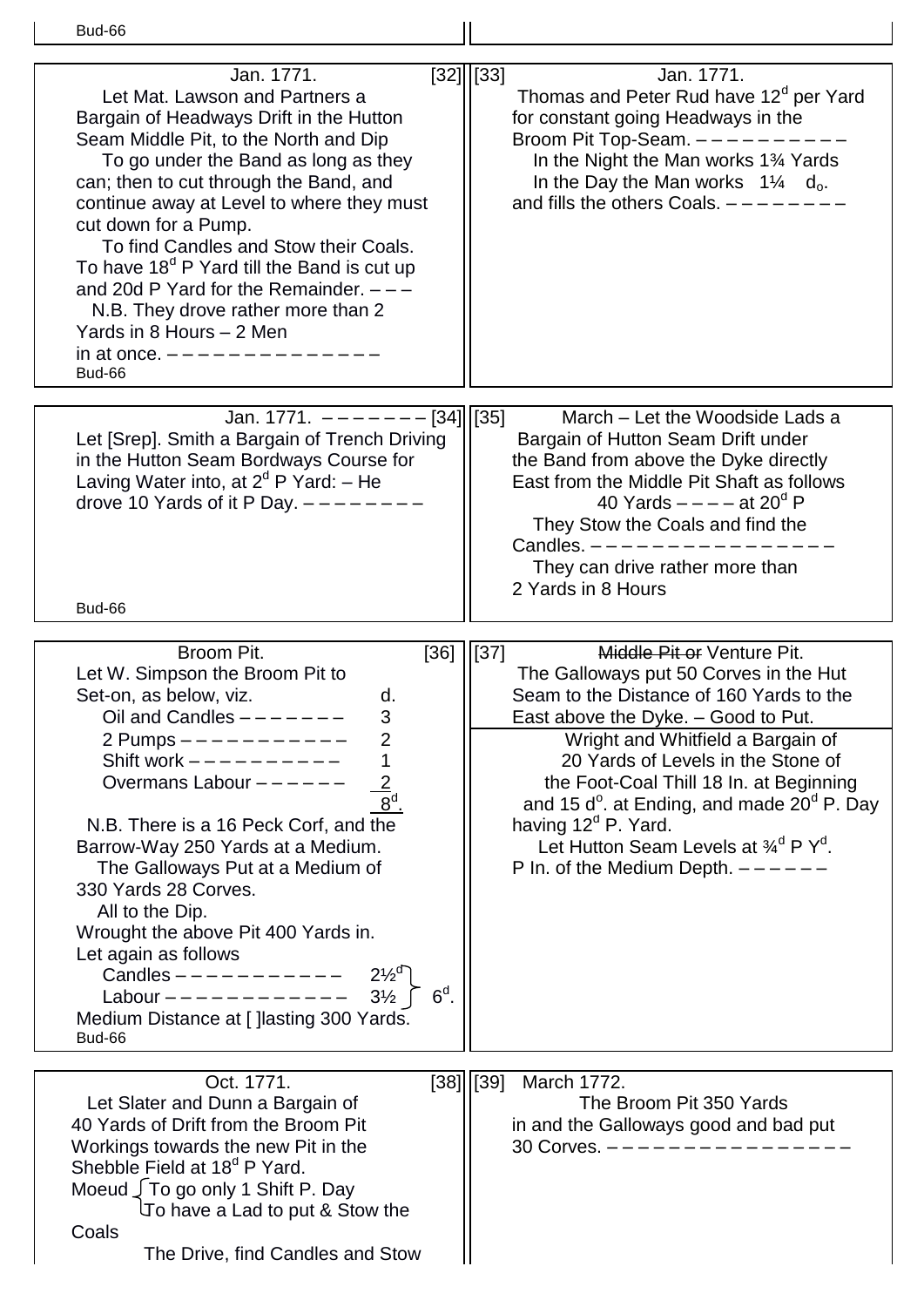| their Coals. $---$<br>N.B. Gave them their Candles.<br>They drove 12 Yards more at 19 <sup>d</sup> P Yard.<br>Let 40 Yards more, to go constantly, as<br>above at $2^s$ $2^d$ P. Yard. $---$<br>N.B. They make in the last Bargain 17 <sup>d</sup><br>P Shift. $---$<br>Let the Kit in the said Drift at $3\frac{1}{2}$ <sup>d</sup> P Yard &<br>to have a Trap Door Set into the Bargain. --<br>Bud-66                                                                                                                                                                          |                                                                                                                                                                                                                                                                                                                                                                                                                                                                                                                                                                                                                                                                                                                                                      |
|----------------------------------------------------------------------------------------------------------------------------------------------------------------------------------------------------------------------------------------------------------------------------------------------------------------------------------------------------------------------------------------------------------------------------------------------------------------------------------------------------------------------------------------------------------------------------------|------------------------------------------------------------------------------------------------------------------------------------------------------------------------------------------------------------------------------------------------------------------------------------------------------------------------------------------------------------------------------------------------------------------------------------------------------------------------------------------------------------------------------------------------------------------------------------------------------------------------------------------------------------------------------------------------------------------------------------------------------|
| 1772 Jan. and Feb.<br>Bargains at Making a new Barroway to the<br>North of the Broom Pit Shaft in the Hard Coal<br>Seam.<br>18 <sup>d</sup> P Yard<br>Drifting in Coal<br>Opening d <sup>o</sup> . to 4 Feet Wide &<br>Coals to Hewer $---$<br>$2\frac{1}{2}Pd^{\circ}$ .<br>Open <sup>9</sup> . the Stone Drift, as above<br>$10^d$ P d <sup>o</sup> .<br>through the Stone in the<br>Gut of the Dyke $---$                                                                                                                                                                     | [40] [41] Jos. Souleby and John Dodd have for Sinking<br>the Stubble Pit to the Top Seam. -<br>$32s$ or $33s$ P Fathom.<br>They find Workmanship.<br>-----Candles & Gunpowder.<br>$-- -$ Hacks, Shafts & Wedges<br>$---$ - Sink 2 Yards from Bank to Thill.<br>$---$ Make Meetings.<br>Let them the Rit to drive at $3^{\circ}$ 6 <sup>d</sup> P Fath <sup>m</sup> .<br>Expence as follows.<br>£. s.d.<br>Sinking & Sharping P Fath. $- -$ 1130<br>$-.71.7$<br>Hacks & Wedges $- P \, d^{\circ}$ . $- - -$<br>$-. 1. -$<br>Corves $--- - P d^{\circ}$ .<br>Candles & $Gupp^r - P \, d^0.$ - - -<br>$-. 1. -$<br>Ropes & Gin $--- P$ d <sup>o</sup> . $---$<br>$-.3. -$<br>Stops from Boreholes & C. $P$ d <sup>o</sup> . -<br>$-$ 1–<br>$£$ 2. $0.0$ |
| Bud-66                                                                                                                                                                                                                                                                                                                                                                                                                                                                                                                                                                           |                                                                                                                                                                                                                                                                                                                                                                                                                                                                                                                                                                                                                                                                                                                                                      |
| In the Venture Pit Hutton Seam.<br>Paid for Driving the East <sup>d</sup> . Mothergait and Water<br>Course Bord next her 8 <sup>d</sup> per Yard.<br>They drive 3 Yards Wide.<br>And have their Coals.<br>Let them another Bargain, as above at 10 <sup>°</sup><br>per Yard.<br>The 1 <sup>st</sup> , Man goes down at Calling Course<br>and the Second at Hanging-on Time; the<br>first rides with the Hewers the $2d$ Stays<br>'till the Pit be done. $---------$<br>Bud-66                                                                                                    | [42]   [43]<br>An Estimate for Letting the Broom<br>Pit from the Hard Coal to the Hutton<br>Seam, viz. $---$ - - - -<br>From Surface to the Hutton<br>£. s. d<br>Seam 66 Fathoms at 2 <sup>s</sup> /2 <sup>d</sup><br>138.12.0<br>From Surface to the Hard<br>Coal Seam 29 Faths at $30^{\circ}$ /-<br>43.10.0<br>Remains 37 Fa. at $2^{\mathcal{E}}/12^{\mathcal{S}}$ P.<br>£<br>95 2.0                                                                                                                                                                                                                                                                                                                                                             |
| [44]                                                                                                                                                                                                                                                                                                                                                                                                                                                                                                                                                                             | In Drift to Stubble Pit.                                                                                                                                                                                                                                                                                                                                                                                                                                                                                                                                                                                                                                                                                                                             |
| Feb. Mar. Ap. 1772. Slater & Dunn.<br>Acc <sup>t</sup> . of Levels driving in the Broom Pit Hard<br>Coal Seam, to loose the Stubble Pit. $---$<br>1 st, 20 Yards begins at a and ends at<br>20 In. Cansh, to rid Several Falls, get in<br>Boxes, lay them and cover them, at $12^d$ P Y <sup>d</sup> .<br>$2d$ , 20 Yards begins at 20 and ends with<br>36 In. Cansh, to drive, cover with Deals, but<br>nothing to rid at $16^d$ P Yard. $---$<br>$3d$ , 40 Yards begins at 36 In. and ends<br>Cansh, a good Deals to rid, and<br>at<br>cover at $16^d$ P Yard. $---$ - - - - - | $[45]$<br>4. Bargain. Begun at 0 and ended<br>with 4 Feet Cansh 60 Yards at<br>$18^d$ P. Yard. $---------$<br>5. Bargain. Begun at 4 Feet Cansh<br>and continued same Thickness 20<br>$2s/0d$ P. Yard. $------------$<br>6. Bargain. From 4 Feet Cansh to<br>3 Feet $d^{\circ}$ . 20 Yards at 18 $^{\circ}$ P.<br>7. Bargain. From 3 Feet to 0 Cansh<br>14 <sup>d</sup> P. Y <sup>d</sup> . The best Bargain.<br>8. Pulling down Stone from a to<br>30 In. thick 20 $Y^{ds}$ . at $2^{s}/4^{d}$ P.<br>Air was bad, or would have been                                                                                                                                                                                                                |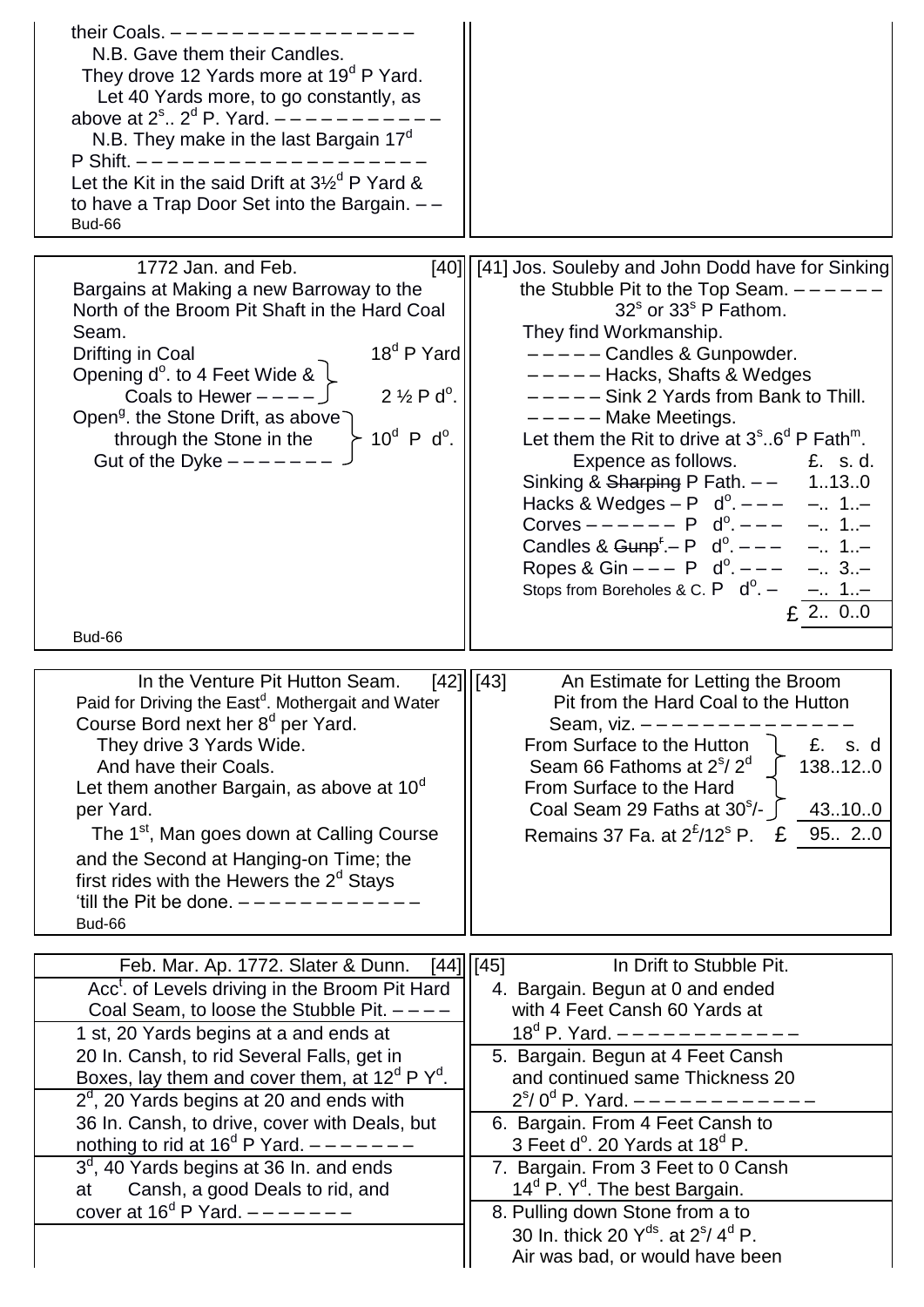| Bud-66                                                                                                                                                                                                                                                                                                                                                                                                                                                                                                                                                                                                                                                                                                                                                         | let for less.                                                                                                                                                                                                                                                                                                                                                                                                                                                                                                                                                                                                                                                                                 |
|----------------------------------------------------------------------------------------------------------------------------------------------------------------------------------------------------------------------------------------------------------------------------------------------------------------------------------------------------------------------------------------------------------------------------------------------------------------------------------------------------------------------------------------------------------------------------------------------------------------------------------------------------------------------------------------------------------------------------------------------------------------|-----------------------------------------------------------------------------------------------------------------------------------------------------------------------------------------------------------------------------------------------------------------------------------------------------------------------------------------------------------------------------------------------------------------------------------------------------------------------------------------------------------------------------------------------------------------------------------------------------------------------------------------------------------------------------------------------|
|                                                                                                                                                                                                                                                                                                                                                                                                                                                                                                                                                                                                                                                                                                                                                                |                                                                                                                                                                                                                                                                                                                                                                                                                                                                                                                                                                                                                                                                                               |
| Broom Drift to Stubble (Contin <sup>d</sup> )<br>9.17 Yards from 30 In. to close Drift<br>at $5^{\circ}/0^{\circ}$ P. $-$ N.B. Bad Air.<br>10. 8 Yards Close-Drift at 6 <sup>s</sup> / 0 <sup>d</sup> P Y <sup>d</sup> .<br>$N.B. - -$ This finished.<br>The Prices were too much in the last<br>3 Bargains but the Air was very bad,<br>the [Stress] far to put, and 2 Men in<br>at once.<br>Bud-66                                                                                                                                                                                                                                                                                                                                                           | [46]  [47]<br><b>Estimate for Letting the Turning</b><br>of the Bords in the Middle Pit, Hard<br>Coal Seam, 2 Yards wide Sep. 1772.<br>Coal 4 Feet High and 2 $\bigcap$<br>£. s. d<br>$Y^{ds}$ . wide will yield 11<br>16 P. Corve P. Yard. $ \sim$<br>Hewing 11 Corves at $16^d$ P –<br>$-. - .8\%$<br>Putting 11 $d^{\circ}$ . at $6^d$ P –<br>$- - .3\frac{1}{4}$<br>Consideration for Narr. Bord -<br>$-. - .3$<br>$-. - .1$<br>Candles $------$<br>Propping, Lead <sup>g</sup> . Stones, Lay <sup>g</sup> .<br>Barroway, &c. $---$ - - - -<br>$ -$ 1<br>Let at $17d$ P. Yard.<br>£<br>1.15                                                                                               |
|                                                                                                                                                                                                                                                                                                                                                                                                                                                                                                                                                                                                                                                                                                                                                                |                                                                                                                                                                                                                                                                                                                                                                                                                                                                                                                                                                                                                                                                                               |
| Estimate for the Driving the<br>Headways and Narrow Bord in the<br>stubble Pit, Hard Coal Seam Jan. 1773<br>To drive the Headways 4 Feet wide. $---$<br>£. s. d<br>To 1 Yard Headways $------$<br>$- - . 8$<br>To 8 Corves Coals $------$<br>$- - . 8$<br>$d^{\circ}$ . Putting $----- -- -- 2$<br>To 8<br>To Taking up Thill $------$<br>$- - 2$<br>To Consideration for being down at<br>Nights $-------- \bigcup$ $-.$ $-$ .<br>To candles, &c. $------$<br><u>– –</u> 1<br>$-.1.11$<br>Let for $-$ – 1 <sup>s</sup> 11 <sup>d</sup> . Estem.<br>£<br>Narrow Bord Same Width.<br>$- - .5^d$<br>Driving $- - - - - - - - - - - - -$<br>Coals, Putting, Stoning &c. $-- -.13$<br>Estem. $E = -0.1.8$<br>Let for<br>N.B. Let for $2 Y^{ds}$ . Wide (turn over) | $[48]$  [49]<br>Stubble Pit.<br>1 Yard of Bord 2 yards wide<br>s. d<br>1.0<br>will yield 12 Corves - Hew <sup>g</sup> . $\int$<br>$-.4$<br>Putting ditto<br>$-.3$<br><b>Driving Narrow</b><br>$-.2$<br>Stoning<br>$-.1$<br>Candles<br>Pumping<br>$-.2$<br>Let for $2.0$<br>N.B. Excused them of taking up the<br>Thill. $- - - - - -$<br>Estimate for the Stable Bord to<br>be drove double handed $------$ s. d<br>4 Yards wide will yield 24<br>Corves of Coals – Hew <sup>g</sup> . $\int$<br>2.0<br>$-.7$<br>Putting $      -$<br>Double Working $------$<br>$-.2$<br>Hewing $- - - - - - - - - - -$<br>$-.2$<br>Candles $---------$<br>$-.1$<br>Casting the Coals $---$ - - - -<br>$-.4$ |
| Bud-66                                                                                                                                                                                                                                                                                                                                                                                                                                                                                                                                                                                                                                                                                                                                                         | 3.4                                                                                                                                                                                                                                                                                                                                                                                                                                                                                                                                                                                                                                                                                           |
|                                                                                                                                                                                                                                                                                                                                                                                                                                                                                                                                                                                                                                                                                                                                                                |                                                                                                                                                                                                                                                                                                                                                                                                                                                                                                                                                                                                                                                                                               |
| Stubble - Feb. 1773.<br>Let Jos. Soulsby a Bargain of Taking down<br>30 Inches of Stone above the little Coal<br>Roof at $3^{\circ}/6^{\circ}$ P Yard. $------$<br>N.B. Part of the Stones were Stowed,<br>the Rest sent to Bank, found him Candles<br>Gunpowder, &c. $-$ he made 16 <sup>d</sup> P Shift.<br>Let ditto a Bargain of Levels Driving<br>from the Pump Sump in the Shaft to<br>the Machine Staple for $3s/6d$ P Yard.<br>F. In.<br>He had on when begun of Stone $--$ 3 0<br>Supposed to be on when done $---$ 4 6<br>N.B. He had a Pump to keep in both<br>Bud-66                                                                                                                                                                               | $[50]$  [51]<br>Stubble, Feb: 1773. $------$<br>Let Bones, Coxon, Dunn & Slater a Bargain<br>of Driving the Narrow Bords to the West at<br>10 <sup>d</sup> P Yard and a Tench in the even-on<br>Bord at $3^d$ P Yard. $------------$<br>N.B. To drive the Bords 5 Feet wide,<br>To have their Coals.<br>To Keep the Pump at Nights.<br>To Manage the Water.<br>N.B. The Water proving heavy, gave them<br>$P Yd$ . To make them<br>P Day                                                                                                                                                                                                                                                      |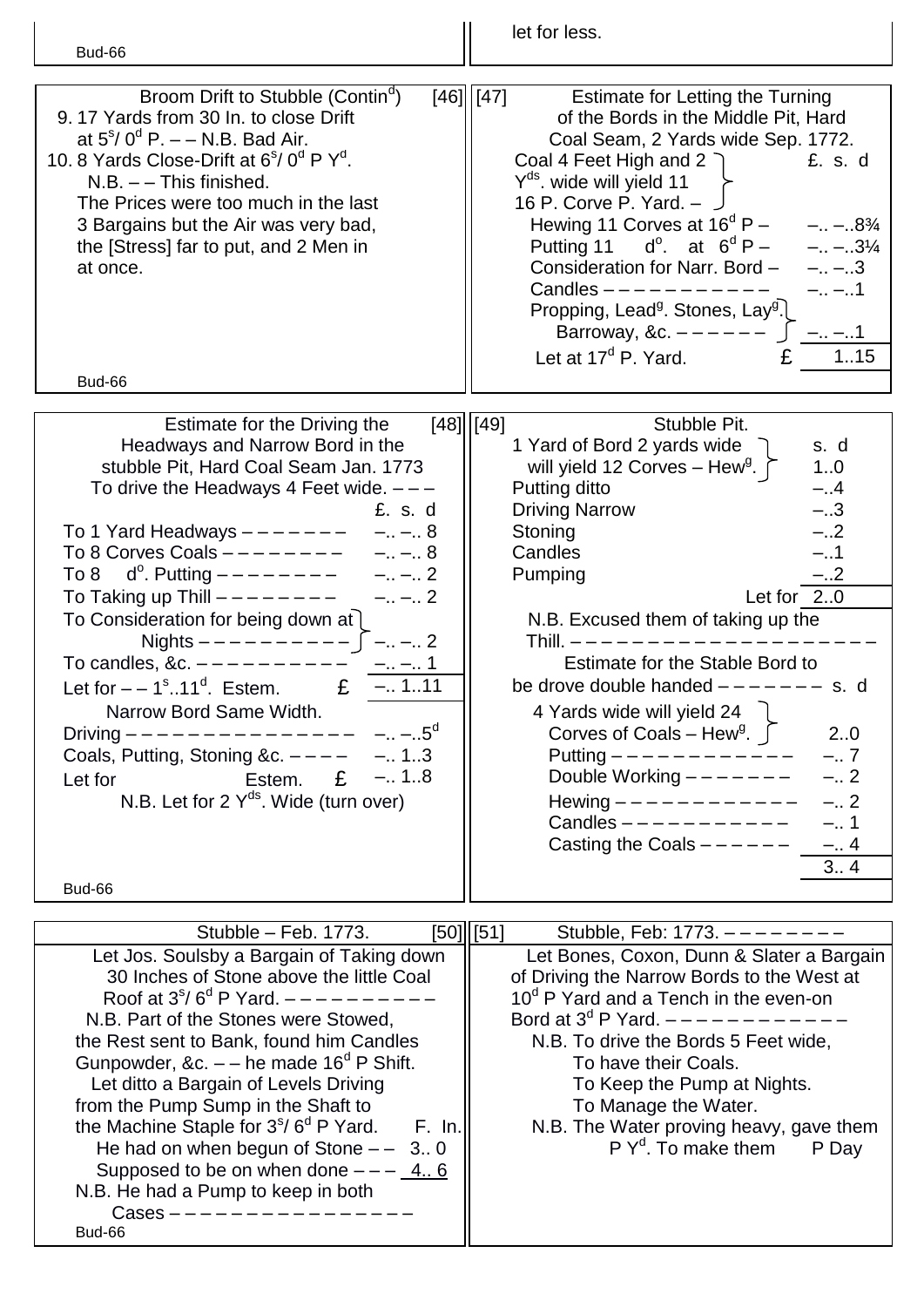| Stubble Pit, Top Seam.<br>Sunday Feb. 21: 1773. $------$<br>Let Bones, Coxon, Dunn & Slater. ----<br>From the Second Pump Sump 4 Feet of Level to<br>drive at 14 <sup>d</sup> P Yard.<br>To drive a Water Trench at $3d$ P Yard. $---$<br>To drive two narrow Bords of 5 Feet Breadth,<br>and keep two Pumps at $12d$ P Yard. $---$                                   | $\overline{[52]}\overline{[53]}$<br>Stubble - Sep. 1773.<br>Let Headways to be pulled down<br>$-3^d P Y^d$ .<br>to the little-Coal & weighed up<br>for a Barrow-way at $---$<br>Let the like in a Bord-Room $\bigcap$<br>$2\frac{1}{2}$ <sup>d</sup> P<br>to make Bye-way at<br>Let Bones & Simpson a bargain of<br>Coal-Drift on the Rise_side of the West <sup>d</sup> . |
|-----------------------------------------------------------------------------------------------------------------------------------------------------------------------------------------------------------------------------------------------------------------------------------------------------------------------------------------------------------------------|----------------------------------------------------------------------------------------------------------------------------------------------------------------------------------------------------------------------------------------------------------------------------------------------------------------------------------------------------------------------------|
| They got the Dyke very loose which<br>broke up the Bargain, and have now let them<br>the Headways' near the Dyke to go constantly<br>at 16 <sup>d</sup> P Yard : N.B. They have Two Pumps<br>to Keep. ------------------                                                                                                                                              | Trouble in the Stubble Pit $-$ viz. [ ]<br>To drive as narrow as they can.<br>To find Candles.<br>To have their Coals.<br>To turn them over the Dyke & fill up again.<br>Let for $16^d$ P Yard.<br>s d<br>Drove between them $- - 3Y^{ds}$ . $- -1$ . 4. 0<br>Coals -------------- --.11<br>$-.4.11$                                                                       |
| Bud-66                                                                                                                                                                                                                                                                                                                                                                |                                                                                                                                                                                                                                                                                                                                                                            |
| March: 1773.<br>[54]<br>Estimate for Letting the Onsetting of the<br>Stubble Pit, to $W^m$ . Simpson. $-$ -<br>$1\frac{3}{4}^{d}$<br>Oil and Candles $---$<br>Propping & Stowing Stones 21/4 P Score of<br>Keeping 2 Pumps $---$<br>16 P. Corve<br>5 <sup>d</sup>                                                                                                     |                                                                                                                                                                                                                                                                                                                                                                            |
| Sep. $1773 -$ Venture Pit - Hutton $Sm$ .<br>In the S.E. Way a narrow Bord & level,<br>to let. $---------$<br>8 <sup>d</sup><br>Coal $---$ P Yard $---$<br>10 In. Stone P $d^0$ . $---$<br>$2\frac{1}{2}$<br>Foot-Coal P $d^0$ . $---$<br>$\overline{2}$<br>$12\frac{1}{2}$<br>Consideration for Hard-Coal 21/2<br>$15^d$<br>Let to Slater & Dunn for $-$ -<br>Bud-66 |                                                                                                                                                                                                                                                                                                                                                                            |

## [On Small loose Piece of Paper]

| [54a] | The Scales at the Stable Pit              | Fa. Fe. In.<br>[54b]                                    |
|-------|-------------------------------------------|---------------------------------------------------------|
|       | F. Y. [c. s]                              | Depth Bored from                                        |
|       | 5, 0 : 2,0<br>Rambel & Duase post, $---$  | the Scafford<br>3226                                    |
|       | Blow & gra Metal Ston $--- 12$ , 0 : 0,0  |                                                         |
|       | Coll $------------ 0,1 : 2:0$             | Depth now Bored                                         |
|       | Blow, or gra Ston $------2:1 : 0:0$       | from Surface $-$ 34  2  0                               |
|       | Whit Ston post $--------$ 3:0 : 0:0       |                                                         |
|       | Blow Whin $--------- 1:0 : 0:0$           | 1.5.0                                                   |
|       | Whit Ston post $------ - - - -$ 7:1 : 0:0 | [Upside down]                                           |
|       | Black Ston or Coll $------$ 1:0 : 2:0     |                                                         |
|       | Gra theall Ston $- - - - - - - - 1:0:0:0$ | $E - 33$                                                |
|       | 34:1:0:0                                  |                                                         |
|       | Bud-66                                    |                                                         |
|       |                                           |                                                         |
| [55]  | Sep. 1773. Venture.                       | Oct. 1773. Stubble Pit. - Top Seam. [56]                |
|       | Let Jos. Soulsby a Sump to put down       | Let J. Soulsby a Bargain of making Bye Way.             |
|       | F. In.                                    | Pulling down and Ridding a bad Bord, $\int 3^d P Y^d$ . |
|       | 58<br>to the Little-coal Thill, depth     | being broke in the little-Coal at                       |